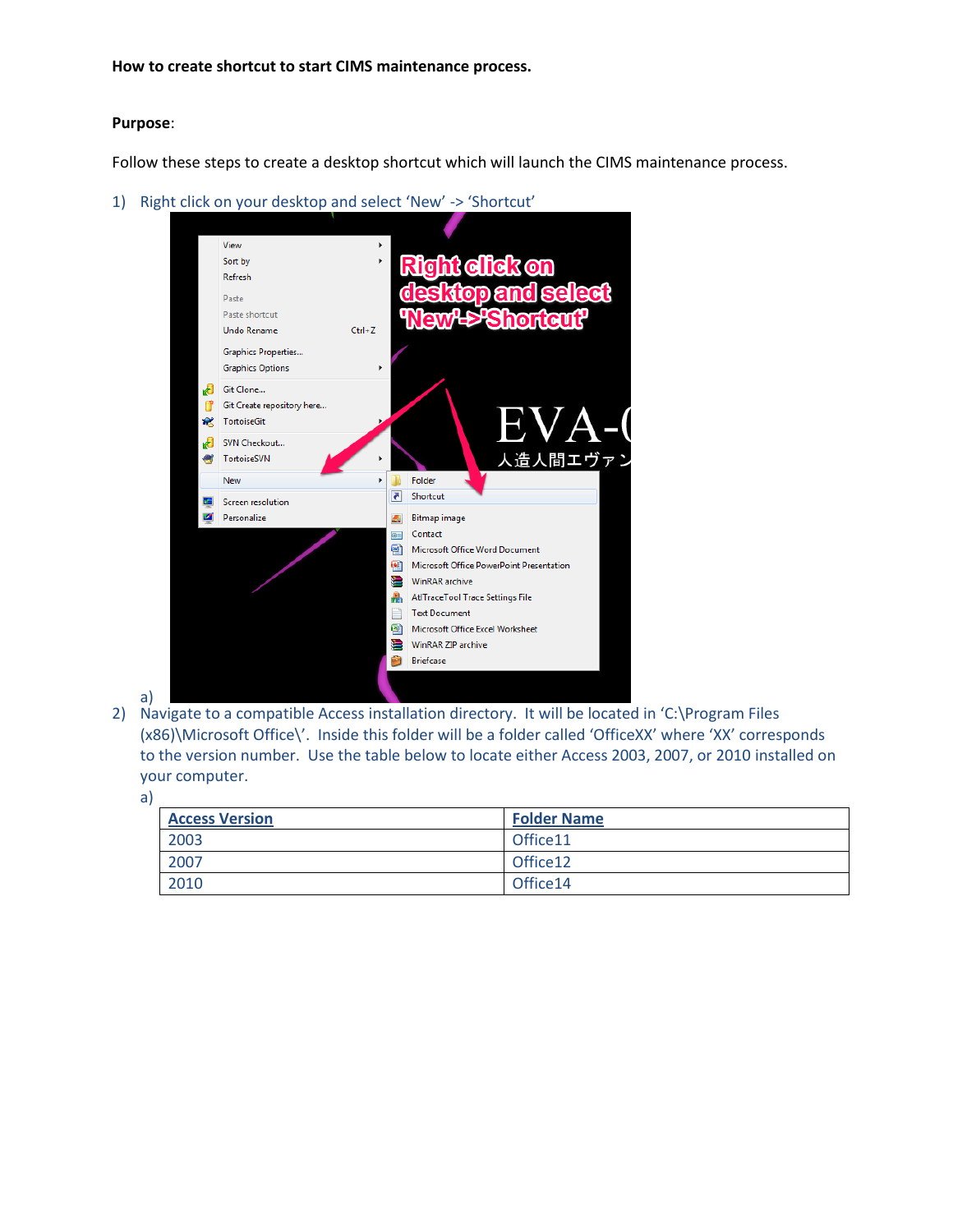**How to create shortcut to start CIMS maintenance process.**

|                                    |                                                                                                                              | $\Sigma$ |  |  |  |
|------------------------------------|------------------------------------------------------------------------------------------------------------------------------|----------|--|--|--|
|                                    | <b>Create Shortcut</b>                                                                                                       |          |  |  |  |
| <b>New shortcut</b>                | What item would you like to create a shortcut for?                                                                           |          |  |  |  |
|                                    | This wizard helps you to create shortcuts to local or network programs, files, folders, computers, or<br>Internet addresses. |          |  |  |  |
|                                    | Type the location of the item:<br>Browse                                                                                     |          |  |  |  |
|                                    | Click Next to continue.                                                                                                      |          |  |  |  |
| <b>Browse for Files or Folders</b> | $\overline{\mathbf{x}}$                                                                                                      |          |  |  |  |
|                                    | Select the target of the shortcut below:                                                                                     |          |  |  |  |
|                                    | Microsoft Office<br>A                                                                                                        |          |  |  |  |
|                                    | <b>Document Themes 12</b><br><b>Document Themes 14</b><br>Next                                                               | Cancel   |  |  |  |
|                                    | <b>Document Themes 15</b>                                                                                                    |          |  |  |  |
|                                    | $\triangleright$ <b>MEDIA</b>                                                                                                |          |  |  |  |
|                                    | <b>Multiple versions of</b><br>OFFICE11                                                                                      |          |  |  |  |
|                                    | Office12<br><b>ce products</b><br>Office14                                                                                   |          |  |  |  |
|                                    | Office15                                                                                                                     |          |  |  |  |
|                                    | insta<br>Stationery<br>Ш<br>٠                                                                                                |          |  |  |  |
|                                    |                                                                                                                              |          |  |  |  |
| Make New Folder                    | OK<br>Cancel                                                                                                                 |          |  |  |  |

b) c) Find the 'msaccess.exe' file within the office folder you selected and press 'OK' followed by 'Next'.

|                        | $\Sigma$                                                                                                                     |  |  |  |  |
|------------------------|------------------------------------------------------------------------------------------------------------------------------|--|--|--|--|
|                        | <b>Create Shortcut</b>                                                                                                       |  |  |  |  |
| New shortcut           | What item would you like to create a shortcut for?                                                                           |  |  |  |  |
|                        | This wizard helps you to create shortcuts to local or network programs, files, folders, computers, or<br>Internet addresses. |  |  |  |  |
|                        | Type the location of the item:                                                                                               |  |  |  |  |
|                        | Browse                                                                                                                       |  |  |  |  |
|                        | Click Next to continue.                                                                                                      |  |  |  |  |
|                        | <b>Browse for Files or Folders</b><br>$\mathbf{x}$                                                                           |  |  |  |  |
|                        | Select the target of the shortcut below:                                                                                     |  |  |  |  |
|                        | Microsoft.Office.Interop.InfoPath. ^                                                                                         |  |  |  |  |
|                        | 6 Microsoft.Office.Interop.InfoPath.                                                                                         |  |  |  |  |
|                        | Microsoft.Office.Interop.InfoPath.<br><b>Next</b><br>Cancel<br>MIMEDIR.DLL                                                   |  |  |  |  |
|                        | MLCFG32.CPL                                                                                                                  |  |  |  |  |
|                        | MLSHEXT.DLL                                                                                                                  |  |  |  |  |
|                        | MML2OMML.XSL                                                                                                                 |  |  |  |  |
|                        | MSACC.OLB<br>MSACCESS.EXE                                                                                                    |  |  |  |  |
|                        | msaccess.exe.manifest                                                                                                        |  |  |  |  |
| $\epsilon$             | m.                                                                                                                           |  |  |  |  |
| <b>Make New Folder</b> | OK<br>Cancel                                                                                                                 |  |  |  |  |
|                        |                                                                                                                              |  |  |  |  |

i) d) Name the new shortcut 'CIMS MAINTENANCE' and press 'Finished' to close out the window.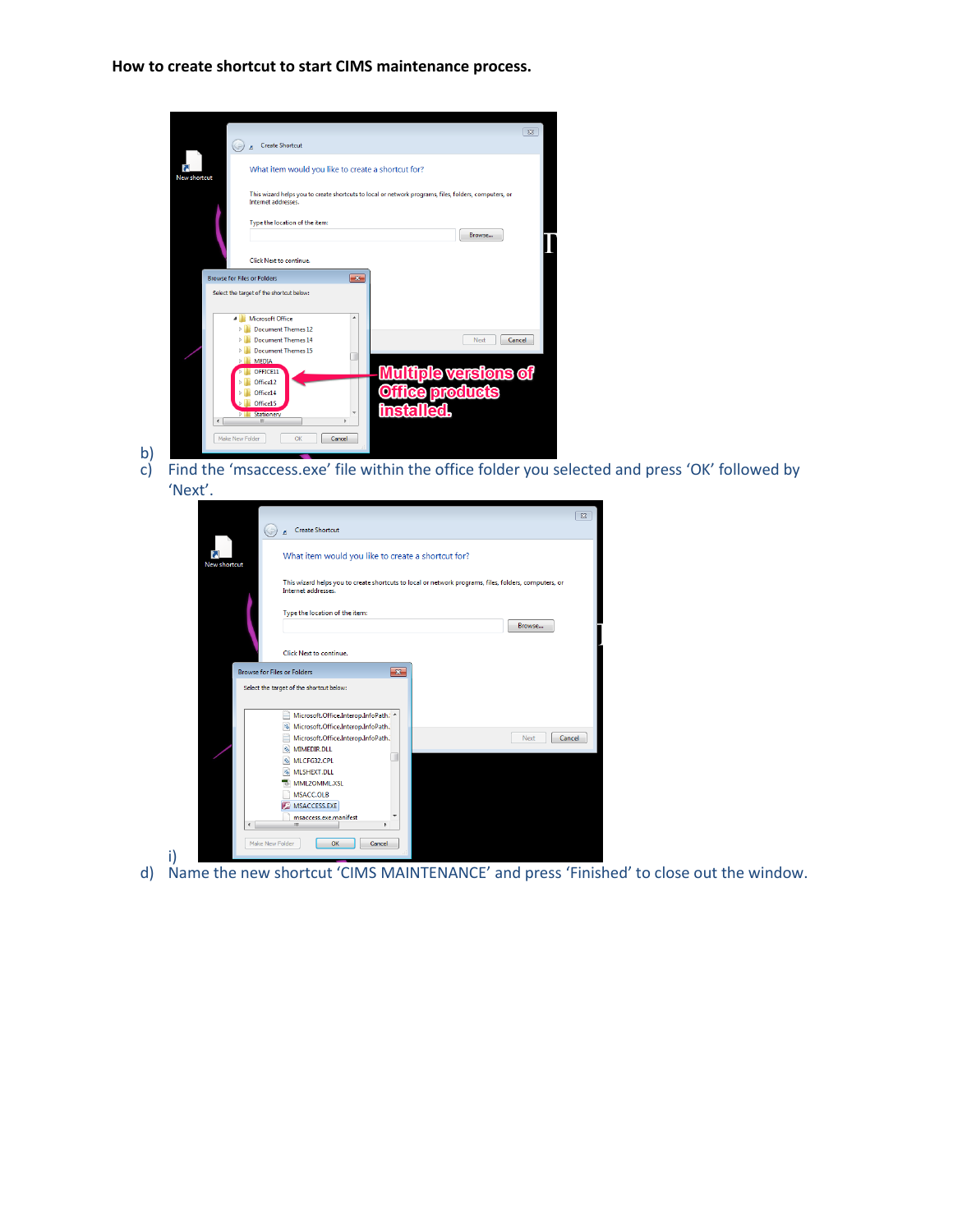**How to create shortcut to start CIMS maintenance process.**

i)

|                    | <b>Create Shortcut</b><br>ø                   | $\overline{\mathbf{x}}$ |
|--------------------|-----------------------------------------------|-------------------------|
| ति<br>New shortcut | What would you like to name the shortcut?     |                         |
|                    | Type a name for this shortcut:<br><b>CIMS</b> |                         |
|                    | Click Finish to create the shortcut.          |                         |
|                    | Finish<br>Cancel                              |                         |

3) Now right click on your new 'CIMS MAINTENANCE' shortcut and select 'Properties'. Insert a space at the end of the 'Target' property box and then include the following including the double quotes: "C:\CIMS2001\CIMSdata2001.mdb" /wrkgrp "c:\cims2004\system.mdw" /compact

|                                               | CIMS MAINTENANCE Properties                             |                         | $\overline{\mathbf{z}}$                            |  |  |  |  |
|-----------------------------------------------|---------------------------------------------------------|-------------------------|----------------------------------------------------|--|--|--|--|
|                                               | Security                                                | <b>Details</b>          | Previous Versions                                  |  |  |  |  |
| <b>CIMS</b>                                   | General                                                 | Shortcut                | Compatibility                                      |  |  |  |  |
| MAINTENA                                      |                                                         | <b>CIMS MAINTENANCE</b> |                                                    |  |  |  |  |
|                                               | Target type:<br>Application                             |                         |                                                    |  |  |  |  |
|                                               | Target location: Office 12                              |                         |                                                    |  |  |  |  |
|                                               | Target:<br>/" /wrkgrp "c:\cims2004\system.mdw" /compact |                         |                                                    |  |  |  |  |
|                                               | Start in:                                               |                         | "C:\Program Files (x86)\Microsoft Office\Office12' |  |  |  |  |
|                                               | She cut key:                                            | None                    |                                                    |  |  |  |  |
|                                               | Run:                                                    | Normal window           |                                                    |  |  |  |  |
|                                               | Comment:                                                |                         |                                                    |  |  |  |  |
| Change Icon<br>Advanced<br>Open File Location |                                                         |                         |                                                    |  |  |  |  |
|                                               |                                                         |                         |                                                    |  |  |  |  |
|                                               |                                                         |                         |                                                    |  |  |  |  |
|                                               |                                                         |                         |                                                    |  |  |  |  |
|                                               |                                                         | OK                      | Cancel<br>Apply                                    |  |  |  |  |

- a) b) If the path to your CIMSdata2001.mdb file is different than the one listed in step 3 then please adjust the path on the end of the 'Target' property box to match your local CIMS installation. In a single user CIMS installation this is typically the 'C:\CIMS2001\' directory. In a multi-user installation this is likely on a network drive share. Consult with your IT administrator to determine where your CIMS back-end database is located.
- c) Press 'OK' to save your changes.
- 4) Make sure all CIMS users in your locality are out of CIMS and have CIMS completely closed down. Then double-click on your new shortcut to test it out. The CIMS Maintenance process should begin. You will see Microsoft Access load and after a few moments the maintenance process will complete